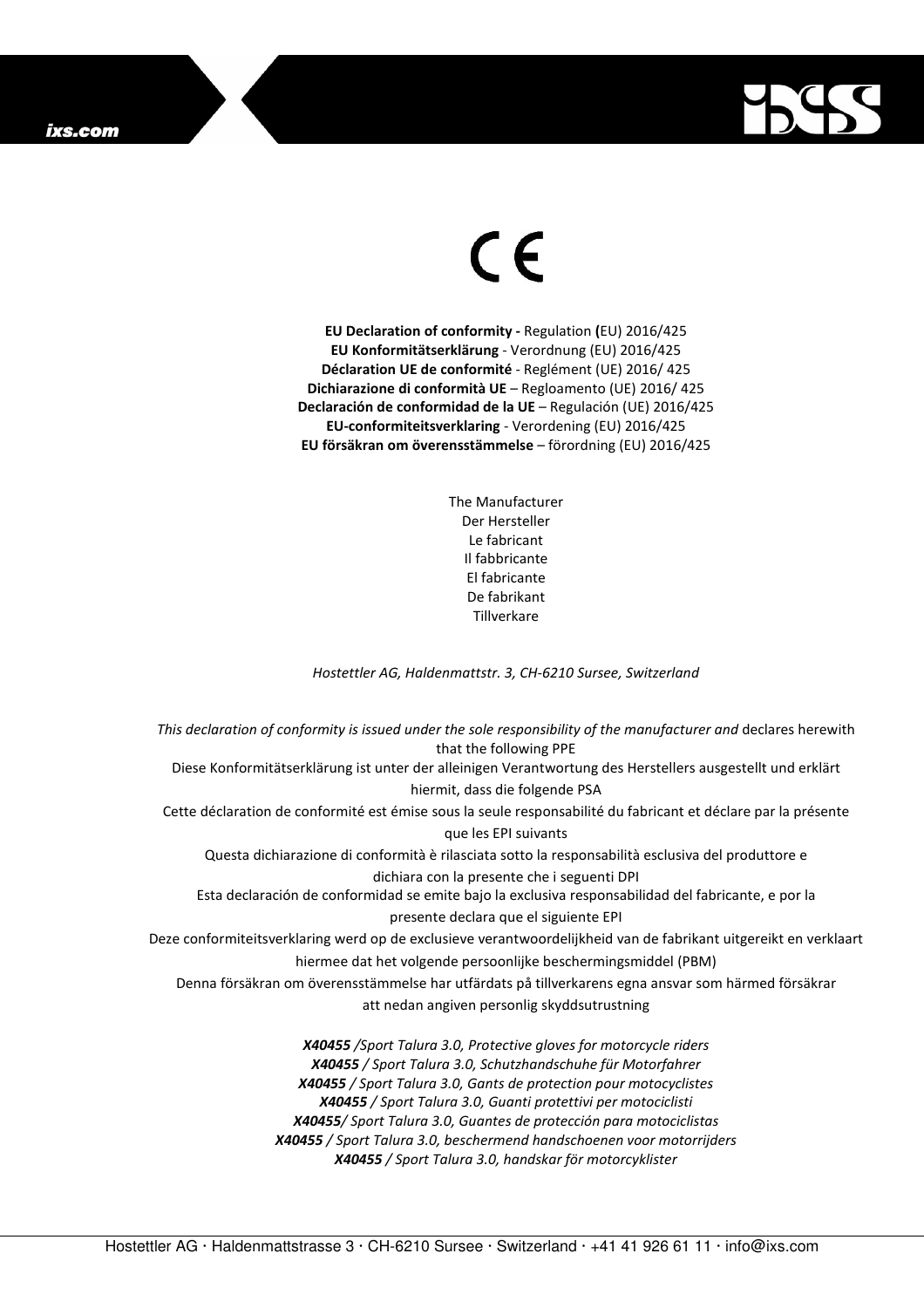



has undergone the EU-type examination conformity assessment procedure (Module B) performed by the Notified Body, IDIADA AUTOMOTIVE TECHNOLOGY, S.A. (OC.0164), P. I. L'ALBORNAR, E-43710 Santa Olivia (Tarragona – Spain), which has issued the EU Type Examination Certificate No. MT19070179.

And is compliant with the following Standard EN13594:2015.

## hat das EU-Baumusterprüfungs-Konformitätsbewertungsverfahren durchlaufen (Modul B) durchgeführt von der benannten Stelle, IDIADA AUTOMOTIVE TECHNOLOGY, S.A. (OC.0164), P. I. L'ALBORNAR, E-43710 Santa Olivia (Tarragona – Spanien), die die EU-Baumusterprüfbescheinigung Nr. MT19070179 ausgestellt hat.

und entspricht der folgenden Norm EN13594:2015.

a subi la procédure d'évaluation de la conformité pour l'examen de type UE (module B) réalisée par l'organisme notifié, IDIADA AUTOMOTIVE TECHNOLOGY, S.A. (OC.0164), P. I. L'ALBORNAR, E-43710 Santa Olivia (Tarragona – Espagne), qui a délivré le certificat d'examen de type UE n°. MT19070179.

Et est conforme à la norme suivante EN13594:2015.

è stato sottoposto alla procedura di valutazione della conformità dell'esame UE del tipo (modulo B) eseguita dall'organismo notificato, IDIADA AUTOMOTIVE TECHNOLOGY, S.A. (OC.0164), P. I. L'ALBORNAR, E-43710 Santa Olivia (Tarragona – Spagna), che ha rilasciato il certificato di esame UE del tipo n. MT19070179.

Ed è conforme alla seguente norma EN13594:2015.

ha sido sometido al procedimiento de evaluación de conformidad del examen de tipo UE (Módulo B) realizado por el organismo notificado, IDIADA AUTOMOTIVE TECHNOLOGY, S.A. (OC.0164), P. I. L'ALBORNAR, E-43710 Santa Olivia (Tarragona – España), que ha emitido el certificado de examen UE de tipo no. MT19070179.

Y cumple con el siguiente estándar EN13594:2015.

de EG-typekeuring-conformiteitsbeoordelingsprocedure doorlopen (module B) heeft,uitgevoerd door de aangemelde instantie IDIADA AUTOMOTIVE TECHNOLOGY, S.A. (OC.0164), P. I. L'ALBORNAR, E-43710 Santa Olivia (Tarragona – Spanje) die het certificaat van EG-typeonderzoek nr. MT19070179 afgegeven heeft,

en voldoet aan de volgende norm: EN13594:2015.